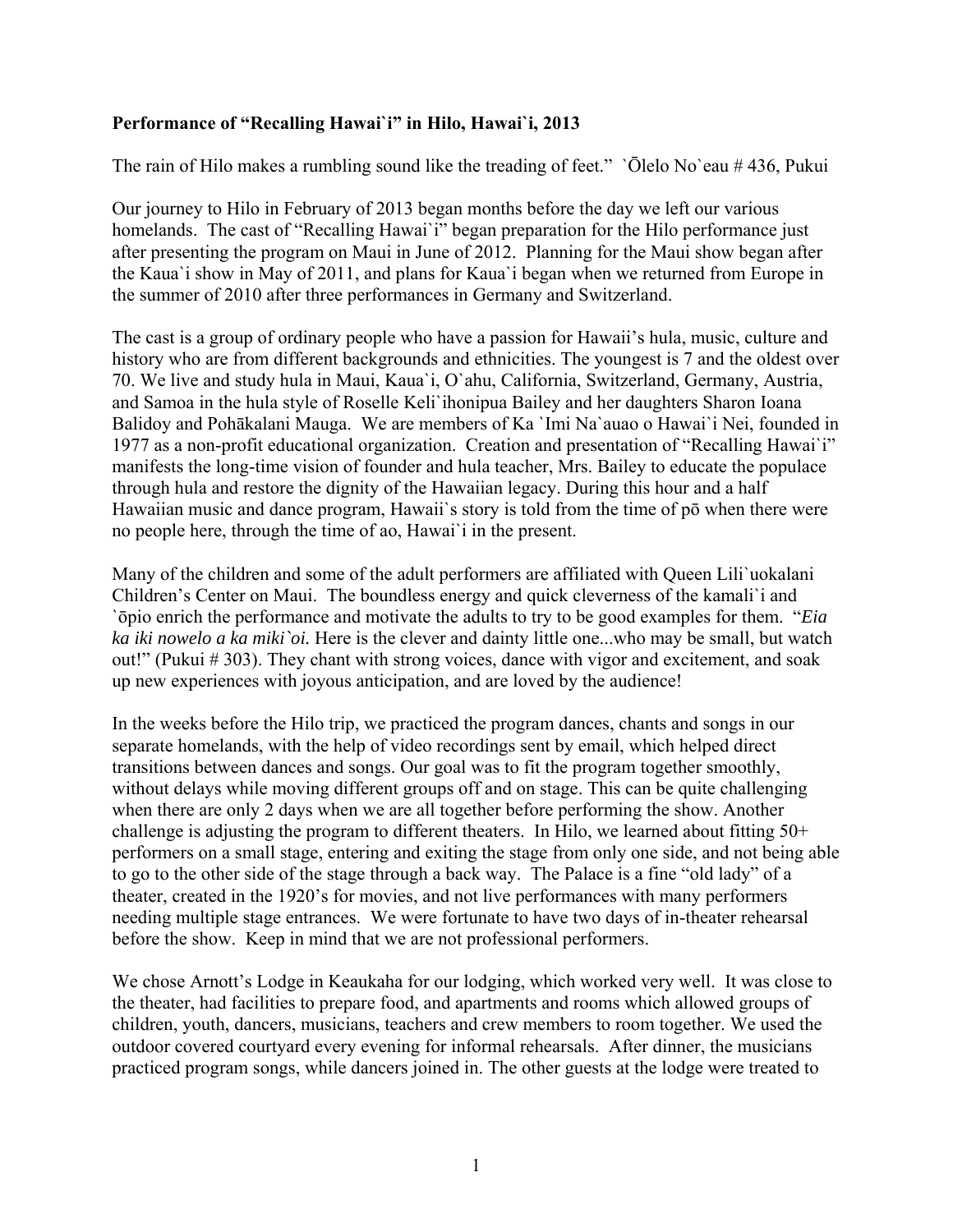authentic Hawaiian music and dance and were grateful. On Thursday and Friday evenings, we laughed, sang, danced, made lei, ironed costumes, told stories of previous shows and thoroughly enjoyed ourselves as we prepared for the show. As time passed, we felt more confident and less nervous about performing.

On Friday afternoon, the group did a special program about native birds at the `Imiloa Astronomy Center, at the University of Hawai`i, Hilo campus. We danced "Ke Kanikau nā Kiamanu o Moloka`i" a lament for the bird-catchers of Moloka`i because of extinction of the `ō`ō nuku`u mū due to use of guns rather than traditional feather-gathering methods. Then followed an original mele and dance for puaiohi, the small Kaua`i thrush, a critically endangered bird from Alaka`i wilderness in Kōke`e, composed to honor the release of captive-raised puaiohi into the forest and encouragement for them to mate with Alaka`i natives and flourish. The Maui cast members did a lovely `auana dance to "Manu Mele", composed by Hawai`i kama`āina Diane Aki, which celebrates the koa'e, palila and 'ōma'o birds with a love story. The kamali'i were not scheduled to dance, but were so excited to be there that they asked if they could dance too. They finished the program with Aia Hāmākua i ke Kai, which is a hula ma`i dedicated to Chief Kau`ikeaouli. Imiloa's native garden was flush with lehua mamo and `ula`ula because of the blessing of Hilo's ua kani lehua. "Ua ka ua, ola ka nohona o ka `āina kula. The rain pours, life comes to the plains." Pukui, #2802

Saturday was the big night of the Palace Theater performance with all the preparations for the stage and performers completed. Thanks to Hilo plant nursery owner, Kenneth Lee, we had a native forest right on stage. It was the first time we ever built an ahu to Laka on top of a sound system! But, such was the limit of the stage and the necessity for space for performers.

The performance was exciting, funny, serious, sad, thought provoking, beautiful and well received by the 200 audience members. The kamali`i were show-stealers with their pig dance "Nemonemo ka Pua`a" and hula ma`i for Kau`ikeaouli. The kahiko dancers brightened up the pō section of the program with their colorful costumes and lively performances of Pele dances and hula kāla`au "He Motu Ta`ula, Nīhoa me Ni`ihau". The `ōpio skillfully portrayed movement and sound of heavy rains along the mountain ridges with "A Ko`olau Au" and "Ka Nani o Kaua`i". The huina (so called because they are a group of `auana dancers from many different places) joined the other groups for "Mo`olele" which signaled the arrival of people in canoes to Hawai`i. The pō section finale brought all performers on stage for the traditional rendition of "Kaulilua i ke Anu Wai`ale`ale".

The ao section of the program tells the story of the Hawaiian monarchy with songs composed by and for the ali`i, performed in sequence from the time of Kamehameha until today, with special focus on Queen Lili`uokalani. The beauty of this section was the interaction with the audience near the end when dancing "This is Hawai`i" in the aisles. It was memorable to see their smiling faces as we danced the finale.

With the show over, and feelings of accomplishment, we toured Volcano on Sunday. It was cold, windy and rainy as we made our offerings to Pele and honored her with oli. It was the first trip to Volcano for most of the kamali`i, and they were impressed with the displays at the visitor